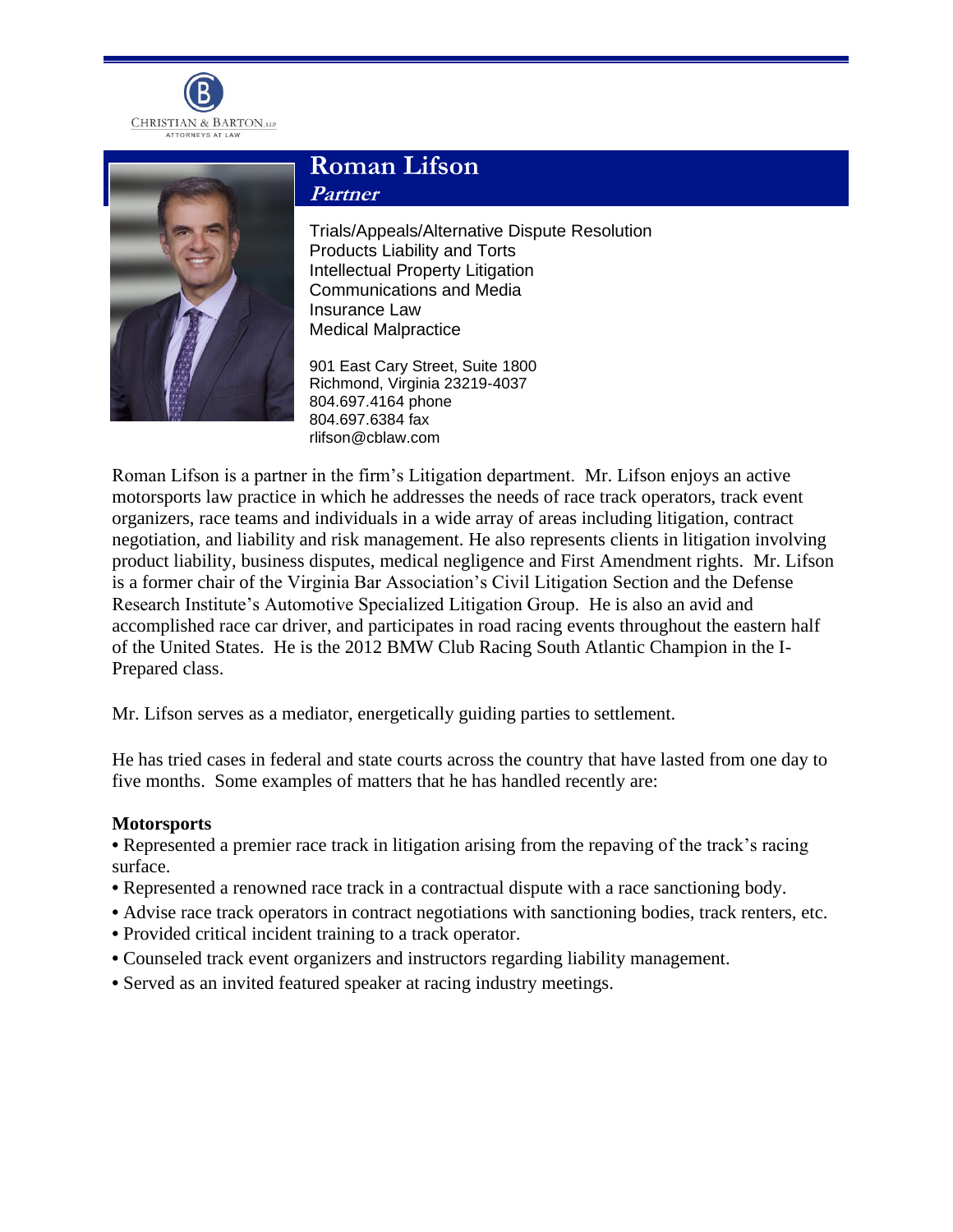## **Product Liability Litigation**

**•** Handled various automotive product liability matters, including at trial.

**•** Defended electrical equipment manufacturer in the U.S. District Court for the Eastern District of Virginia in case stemming from an electrical fire causing severe burns.

**•** Defended manufacturer in Roanoke Circuit Court in wrongful death case arising from an explosion of an industrial heater.

**•** Defended service company in the U.S. District Court for the Eastern District of Virginia in case arising from a malfunctioning ocean-going refrigerated container.

**•** Prosecuted product liability subrogation action involving a defective resin in Harris County, Texas, Circuit Court.

**•** Serve as local defense counsel in the Eastern and Western districts of Virginia in cases involving medical devices.

**•** In addition to automotive product liability actions and those listed above, Mr. Lifson has represented clients in product liability actions involving aircraft, ice resurfacers, all-terrain vehicles, snowmobiles, personal watercraft, bridges, tractors, and other industrial equipment.

**•** DRI Law Institute Liaison for annual Product Liability Conference.

## **Commercial and Intellectual Property Litigation**

**•** Jury trial to verdict of breach of contract case in the U.S. District Court for the Western District of Virginia.

**•** Jury trial to verdict of patent infringement case in the U.S. District Court for the Eastern District of Virginia involving a prominent software product.

**•** Jury trial to verdict of patent infringement case in the U.S. District Court for the Eastern District of Virginia involving wireless internet communications devices.

**•** Jury trial to verdict of defamation case in Richmond, Virginia, Circuit Court.

**•** Jury trial to verdict of medical negligence case involving failure to diagnose cancer in Portsmouth, Virginia, Circuit Court.

**•** Bench trial to verdict of breach of computer systems consulting contract case in the U.S. District Court for the Eastern District of Virginia.

**•** Jury trial to verdict of employment discrimination case in Charleston, West Virginia, Circuit Court.

**•** Jury trial to verdict of fraud and breach of alleged ownership contract case in Henrico County, Virginia, Circuit Court.

**•** Bench trial to verdict of breach of contract case in Westchester County, New York, Supreme Court.

**•** Defended nationwide antitrust class action in the U.S. District Court for the Southern District of New York.

**•** Arbitration to award of disassociation, conversion and breach of fiduciary duties case between owners of a limited liability company, and second arbitration of attorneys' fee dispute after prevailing in the first arbitration.

**•** Served as national coordinating litigation counsel for managed care company, supervising litigation across the U.S. and Puerto Rico.

**•** Representing railroad in arbitrations arising from breaches by utility and material generator of multi-year transportation contracts.

- **•** Defended adversary proceeding in the U.S. Bankruptcy Court for the District of Delaware.
- **•** Defended psychiatric hospitals in medical negligence actions.
- **•** Represented bank in interpleader and breach of contract actions spanning three jurisdictions.
- **•** Represented clients in actions to enforce agreements not to compete.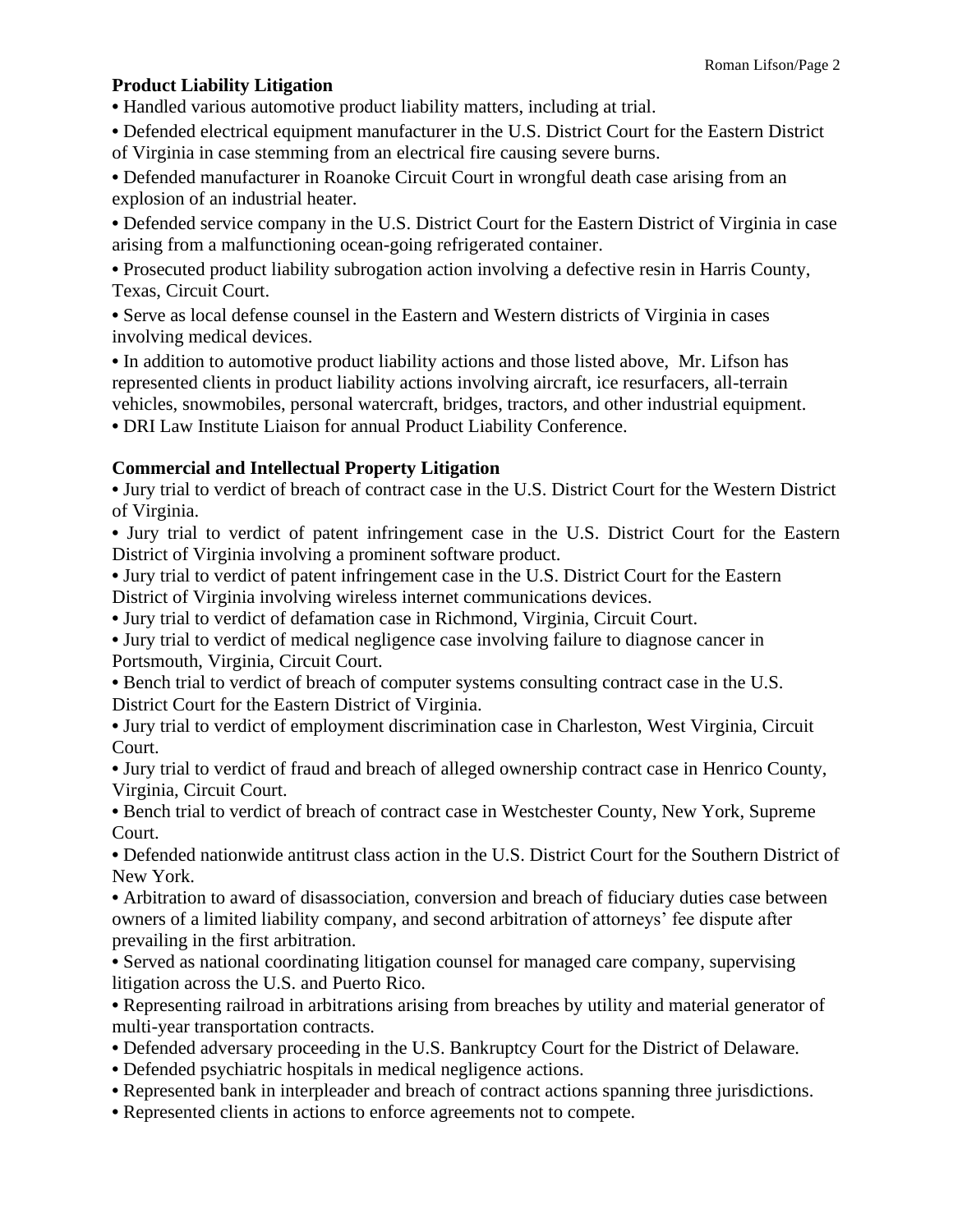## **Insurance Coverage, Liability and Bad Faith Litigation**

**•** Trial to verdict of bad faith claim in U.S. District Court for the Western District of Virginia.

**•** Jury trial to verdict of breach of insurance contract case in Chesterfield County, Virginia, Circuit Court.

**•** Representing insurers in coverage and bad faith litigation.

**•** Summary judgment in favor of insurer in suit challenging denial of coverage for collapse of building in U.S. District Court for the Eastern District of Virginia, including affirmance by Fourth Circuit Court of Appeals.

**•** Defense of suits challenging denial of employment disability claims.

**•** Defense of liability and extra-contractual suits arising from denial of fire, construction, automobile, and property damage claims.

**•** DRI Law Institute Liaison for annual Insurance Coverage and Claims Institute.

**•** DRI Law Institute Liaison for bi-annual Insurance Bad Faith and Extra-Contractual Liability Conference.

## **Media Law**

**•** Represents newspapers and television stations in connection with attempts by litigants in criminal and civil cases to subpoena reporters to testify or to produce newsgathering materials.

**•** Defends media organizations in libel actions.

**•** Represents media entities in freedom of information and access to courts matters.

## **EDUCATION**

#### **University of Virginia School of Law, J.D.,** 1992

Editorial Board, Virginia Law Review Editorial Board, Virginia Journal of International Law **Amherst College, B.A.,** 1989 *Magna Cum Laude*

#### ADMISSIONS

Virginia

U.S. District Court for the Eastern District of Virginia

U.S. District Court for the Western District of Virginia

U.S. Court of Appeals for the Fourth Circuit

U.S. Court of Appeals for the Fifth Circuit

U.S. Court of Appeals for the Eighth Circuit

#### PRIOR EXPERIENCE

**•** Before joining Christian & Barton in 1998, Mr. Lifson practiced with Latham & Watkins in San Diego, and Robins, Kaplan Miller & Ciresi in Minneapolis.

#### RECOGNITIONS

**• Martindale-Hubbell**

AV Preeminent® Peer Review Rated

## **• Virginia Super Lawyers**

Civil Litigation Defense, 2013-2020, 2022

#### PUBLICATIONS/PRESENTATIONS

*•* Presenter, "High Risk and High Reward: Fast Times on Track," The Racing Attorney Conference, 2018

**•** Featured, "Driving Ambition," UVA Lawyer, Fall 2016

*•* Presenter, "Torts and Releases: Critical Incidents at the Track," The Racing Attorney Conference, 2016